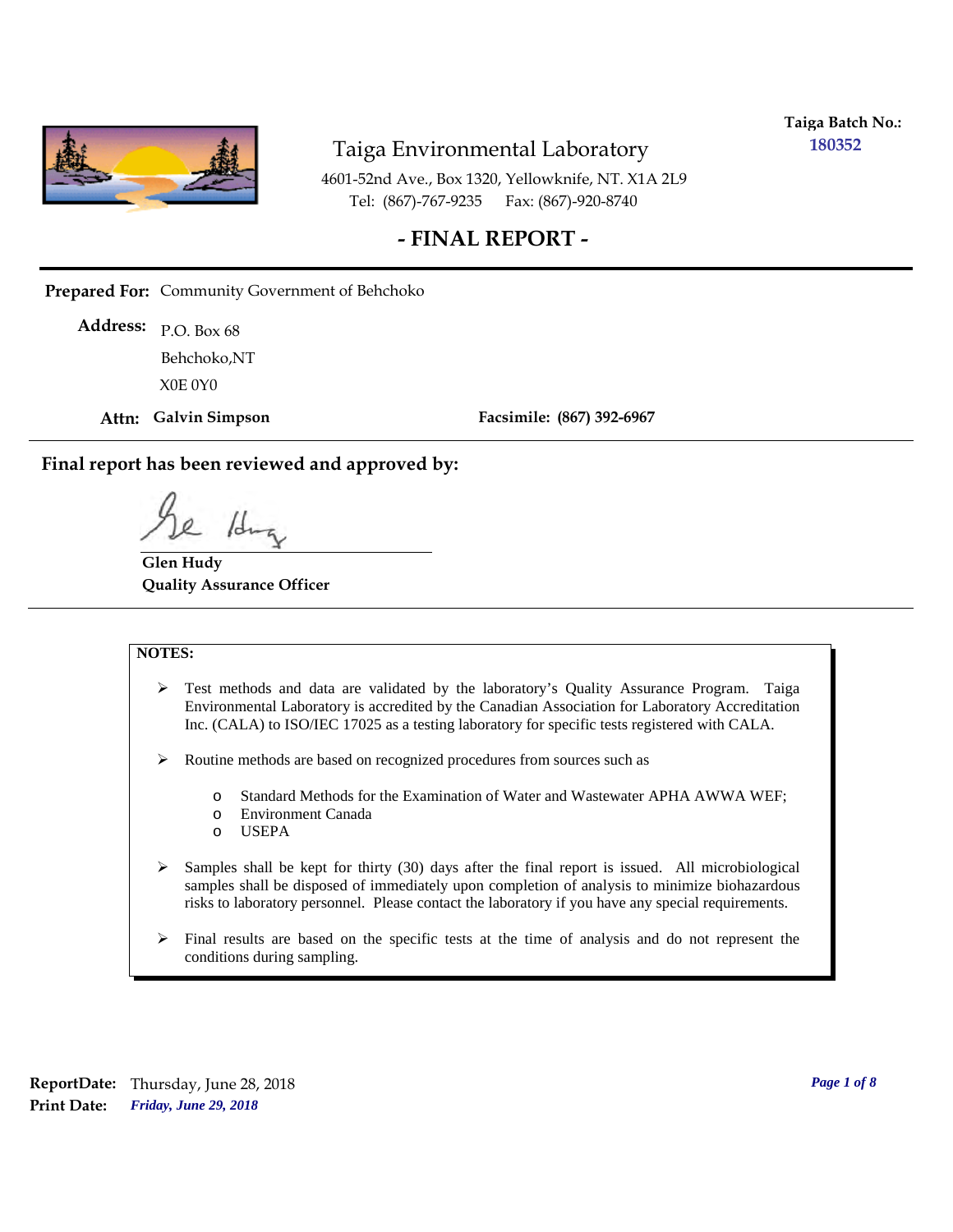

4601-52nd Ave., Box 1320, Yellowknife, NT. X1A 2L9 Tel: (867)-767-9235 Fax: (867)-920-8740

**Taiga Batch No.: 180352**

## **- CERTIFICATE OF ANALYSIS -**

#### **Client Sample ID: 2014-E2 Taiga Sample ID: 001**

**Location: Sampling Date:** 06-Jun-18 **Received Date:** 07-Jun-18 **Client Project:** W2014L3-0002 **Sample Type:** Sewage **Sampling Time:** 14:00 *Report Status:* **Final**

| <b>Test Parameter</b>         | <b>Result</b> | Detection<br>Limit | Units      | Analysis<br>Date | Analytical<br>Method* | <b>Qualifer</b> |
|-------------------------------|---------------|--------------------|------------|------------------|-----------------------|-----------------|
| <b>Inorganics - Nutrients</b> |               |                    |            |                  |                       |                 |
| Ammonia as Nitrogen           | 6.88          | 0.005              | mg/L       | 12-Jun-18        | SM4500-NH3:G          |                 |
| Biochemical Oxygen Demand     | 14            | $\overline{2}$     | mg/L       | 08-Jun-18        | SM5210:B              |                 |
| <b>CBOD</b>                   | 14            | $\overline{2}$     | mg/L       | 08-Jun-18        | SM5210:B              |                 |
| Phosphorous, Total            | 0.219         | 0.002              | mg/L       | 08-Jun-18        | SM4500-P:D            |                 |
| <b>Inorganics - Physicals</b> |               |                    |            |                  |                       |                 |
| Conductivity, Specific (@25C) | 568           | $0.4\,$            | $\mu$ S/cm | 07-Jun-18        | SM2510:B              |                 |
| pH                            | 8.20          |                    | pH units   | 07-Jun-18        | SM4500-H:B            |                 |
| Solids, Total Suspended       | 18            | $\mathfrak{Z}$     | mg/L       | 08-Jun-18        | SM2540:D              |                 |
| Major Ions                    |               |                    |            |                  |                       |                 |
| Calcium                       | 45.1          | 0.1                | mg/L       | 09-Jun-18        | SM4110:B              |                 |
| Magnesium                     | 17.8          | 0.1                | mg/L       | 09-Jun-18        | SM4110:B              |                 |
| Potassium                     | 7.5           | 0.1                | mg/L       | 09-Jun-18        | SM4110:B              |                 |
| Sodium                        | 29.1          | 0.1                | mg/L       | 09-Jun-18        | SM4110:B              |                 |
| Sulphate                      | 73            | $\mathbf{1}$       | mg/L       | 09-Jun-18        | SM4110:B              |                 |
| Microbiology                  |               |                    |            |                  |                       |                 |

*Friday, June 29, 2018* **Print Date: ReportDate:** Thursday, June 28, 2018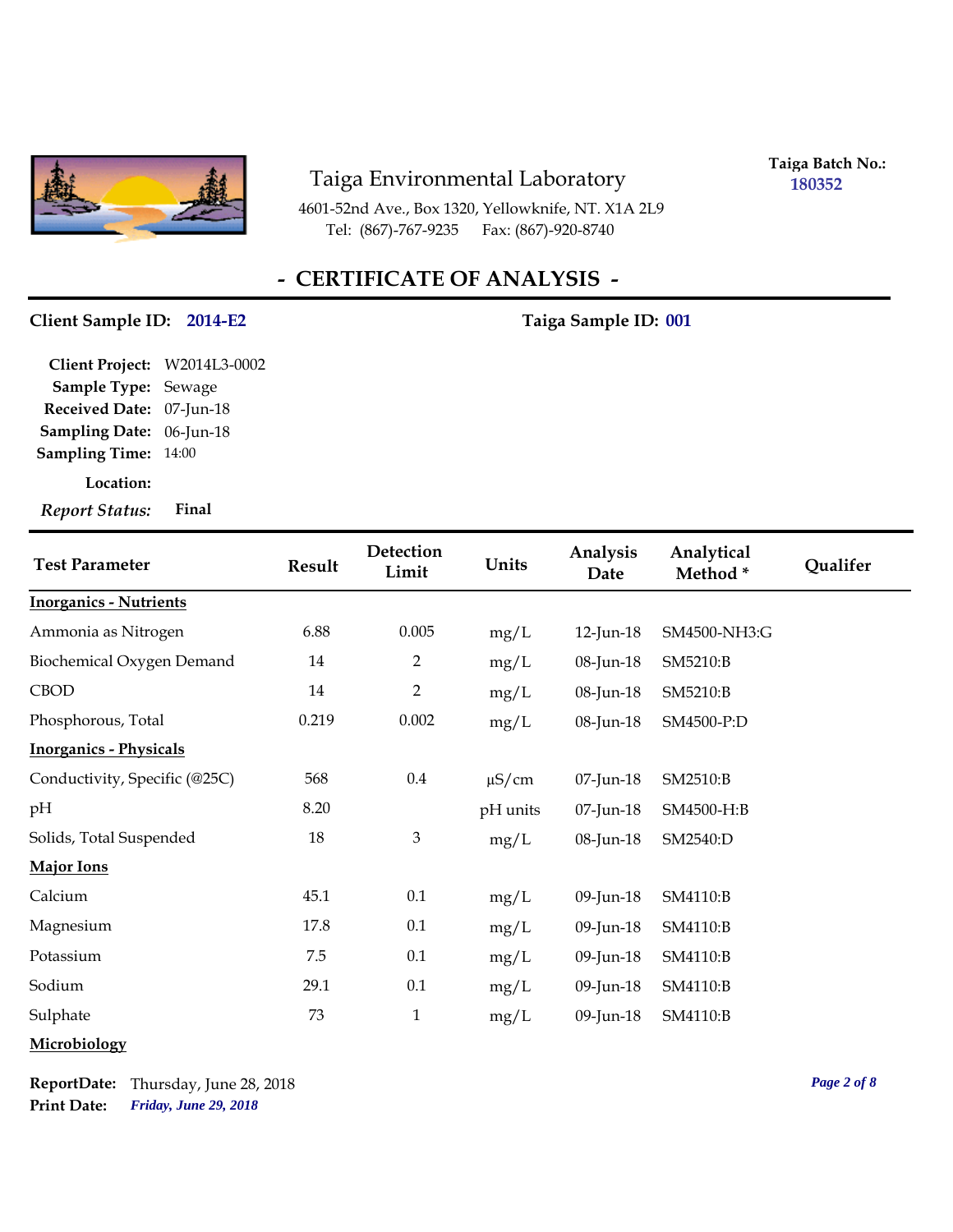

**Taiga Batch No.: 180352**

4601-52nd Ave., Box 1320, Yellowknife, NT. X1A 2L9 Tel: (867)-767-9235 Fax: (867)-920-8740

## **- CERTIFICATE OF ANALYSIS -**

| Client Sample ID: 2014-E2     | Taiga Sample ID: 001 |              |           |                 |                 |    |  |
|-------------------------------|----------------------|--------------|-----------|-----------------|-----------------|----|--|
| Coliforms, Fecal              | 110                  | $\mathbf{1}$ | CFU/100mL | 07-Jun-18       | SM9222:D        |    |  |
| <b>Organics</b>               |                      |              |           |                 |                 |    |  |
| Hexane Extractable Material   |                      | 2.0          | mg/L      |                 | <b>EPA1664A</b> | 16 |  |
| <b>Subcontracted Organics</b> |                      |              |           |                 |                 |    |  |
| Phenols, Total                | < 0.0010             | 0.001        | mg/L      | 18-Jun-18       | AB ENV.06537    |    |  |
| <b>Trace Metals, Total</b>    |                      |              |           |                 |                 |    |  |
| Cadmium                       | ~< 0.1               | 0.1          | $\mu$ g/L | $13$ -Jun- $18$ | EPA200.8        |    |  |
| Chromium                      | ~< 0.1               | 0.1          | $\mu$ g/L | 13-Jun-18       | <b>EPA200.8</b> |    |  |
| Copper                        | 7.9                  | 0.2          | $\mu g/L$ | 13-Jun-18       | <b>EPA200.8</b> |    |  |
| Iron                          | 73                   | 5            | $\mu$ g/L | 13-Jun-18       | <b>EPA200.8</b> |    |  |
| Lead                          | ~< 0.1               | 0.1          | $\mu g/L$ | 13-Jun-18       | <b>EPA200.8</b> |    |  |
| Mercury                       | < 0.01               | 0.01         | $\mu g/L$ | 13-Jun-18       | <b>EPA200.8</b> |    |  |
| Nickel                        | 0.8                  | 0.1          | $\mu$ g/L | 13-Jun-18       | <b>EPA200.8</b> |    |  |
| Zinc                          | 5.0<br>$\,<\,$       | $\mathbf 5$  | $\mu g/L$ | 13-Jun-18       | <b>EPA200.8</b> |    |  |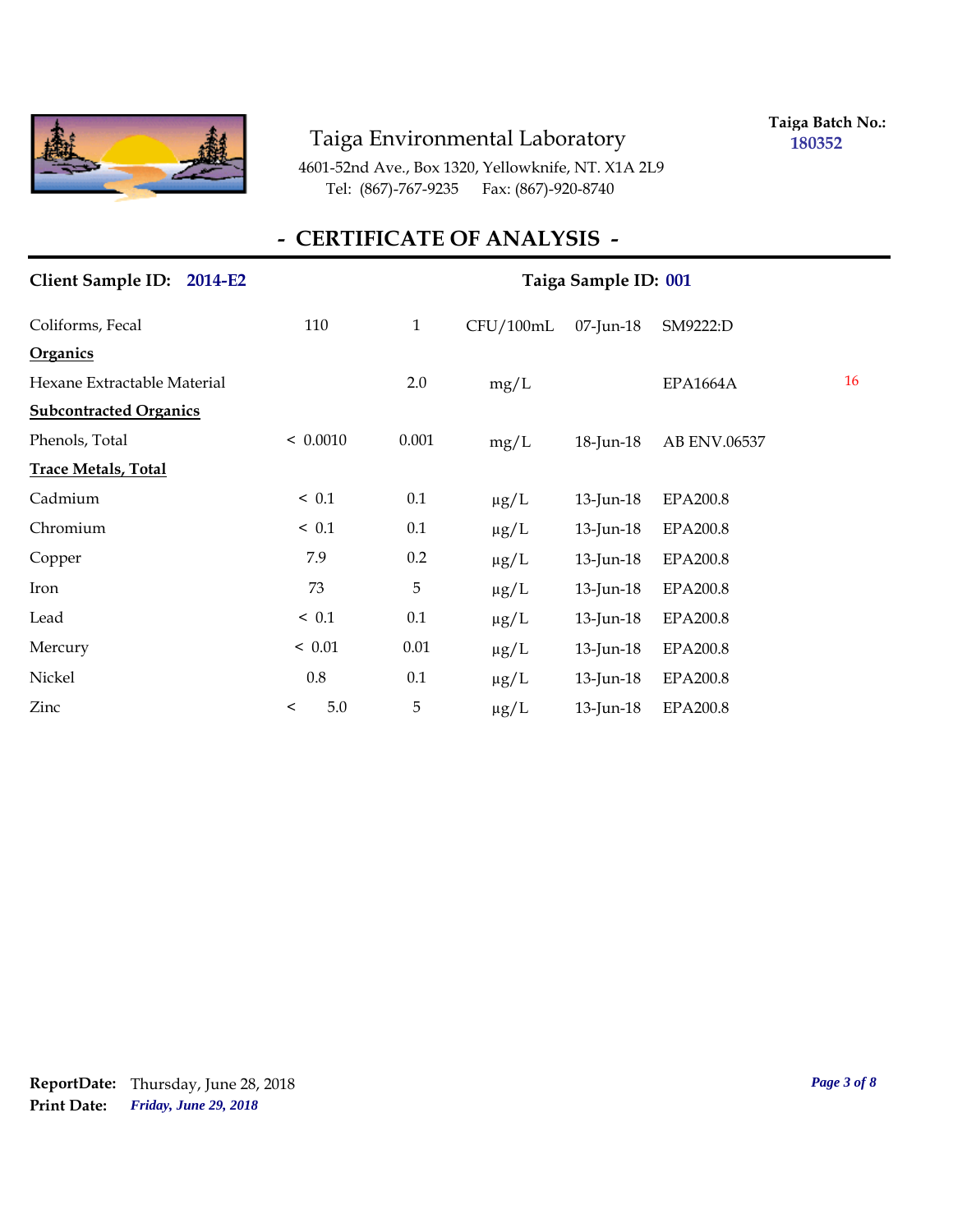

**Taiga Batch No.: 180352**

4601-52nd Ave., Box 1320, Yellowknife, NT. X1A 2L9 Tel: (867)-767-9235 Fax: (867)-920-8740

## **- CERTIFICATE OF ANALYSIS -**

#### **Client Sample ID: 2014-E3 Taiga Sample ID: 002**

**Location: Sampling Date:** 06-Jun-18 **Received Date:** 07-Jun-18 **Client Project:** W2014L3-0002 **Sample Type:** Sewage **Sampling Time:** 14:00

*Report Status:* **Final**

| <b>Test Parameter</b>         | <b>Result</b> | Detection<br>Limit | Units      | Analysis<br>Date | Analytical<br>Method* | Qualifer |
|-------------------------------|---------------|--------------------|------------|------------------|-----------------------|----------|
| <b>Inorganics - Nutrients</b> |               |                    |            |                  |                       |          |
| Ammonia as Nitrogen           | 10.3          | 0.005              | mg/L       | 12-Jun-18        | SM4500-NH3:G          |          |
| Biochemical Oxygen Demand     | 95            | $\overline{2}$     | mg/L       | 08-Jun-18        | SM5210:B              |          |
| <b>CBOD</b>                   | 77            | $\overline{2}$     | mg/L       | 08-Jun-18        | SM5210:B              |          |
| Phosphorous, Total            | 1.28          | 0.002              | mg/L       | 08-Jun-18        | SM4500-P:D            |          |
| <b>Inorganics - Physicals</b> |               |                    |            |                  |                       |          |
| Conductivity, Specific (@25C) | 580           | $0.4\,$            | $\mu$ S/cm | 07-Jun-18        | SM2510:B              |          |
| pH                            | 7.30          |                    | pH units   | 07-Jun-18        | SM4500-H:B            |          |
| Solids, Total Suspended       | 56            | $\mathfrak{Z}$     | mg/L       | 08-Jun-18        | SM2540:D              |          |
| <b>Major Ions</b>             |               |                    |            |                  |                       |          |
| Calcium                       | 48.1          | 0.1                | mg/L       | 09-Jun-18        | SM4110:B              |          |
| Magnesium                     | 17.8          | 0.1                | mg/L       | 09-Jun-18        | SM4110:B              |          |
| Potassium                     | 9.1           | 0.1                | mg/L       | 09-Jun-18        | SM4110:B              |          |
| Sodium                        | 22.9          | 0.1                | mg/L       | 09-Jun-18        | SM4110:B              |          |
| Sulphate                      | 84            | $\mathbf{1}$       | mg/L       | 09-Jun-18        | SM4110:B              |          |
| Microbiology                  |               |                    |            |                  |                       |          |
| Coliforms, Fecal              | <b>TNTC</b>   | $\mathbf{1}$       | CFU/100mL  | 07-Jun-18        | SM9222:D              | 86       |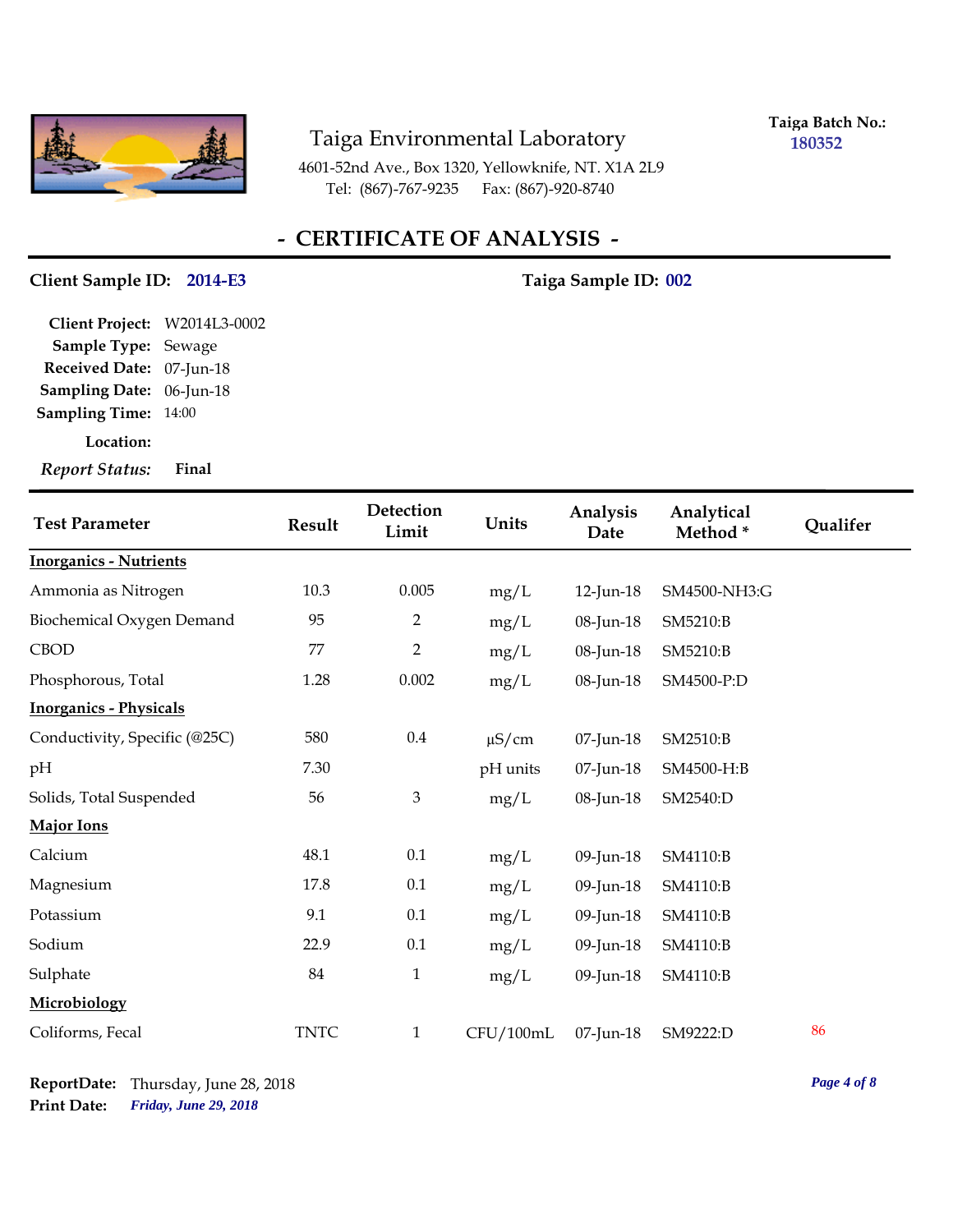

**Taiga Batch No.: 180352**

4601-52nd Ave., Box 1320, Yellowknife, NT. X1A 2L9 Tel: (867)-767-9235 Fax: (867)-920-8740

## **- CERTIFICATE OF ANALYSIS -**

| Client Sample ID: 2014-E3     |        | Taiga Sample ID: 002 |           |                 |                 |                 |
|-------------------------------|--------|----------------------|-----------|-----------------|-----------------|-----------------|
| <b>Organics</b>               |        |                      |           |                 |                 |                 |
| Hexane Extractable Material   |        | 2.0                  | mg/L      |                 | <b>EPA1664A</b> | 16 <sup>1</sup> |
| <b>Subcontracted Organics</b> |        |                      |           |                 |                 |                 |
| Phenols, Total                | 0.0025 | 0.001                | mg/L      | 18-Jun-18       | AB ENV.06537    |                 |
| <b>Trace Metals, Total</b>    |        |                      |           |                 |                 |                 |
| Cadmium                       | 0.1    | 0.1                  | $\mu g/L$ | 13-Jun-18       | <b>EPA200.8</b> |                 |
| Chromium                      | 0.8    | 0.1                  | $\mu g/L$ | $13$ -Jun- $18$ | <b>EPA200.8</b> |                 |
| Copper                        | 70.2   | 0.2                  | $\mu g/L$ | 13-Jun-18       | <b>EPA200.8</b> |                 |
| Iron                          | 1320   | 5                    | $\mu g/L$ | 13-Jun-18       | <b>EPA200.8</b> |                 |
| Lead                          | 0.6    | 0.1                  | $\mu g/L$ | 13-Jun-18       | <b>EPA200.8</b> |                 |
| Mercury                       | < 0.01 | 0.01                 | $\mu g/L$ | 13-Jun-18       | <b>EPA200.8</b> |                 |
| Nickel                        | 2.4    | 0.1                  | $\mu g/L$ | 13-Jun-18       | <b>EPA200.8</b> |                 |
| Zinc                          | 120    | $\mathbf 5$          | $\mu g/L$ | $13$ -Jun-18    | <b>EPA200.8</b> |                 |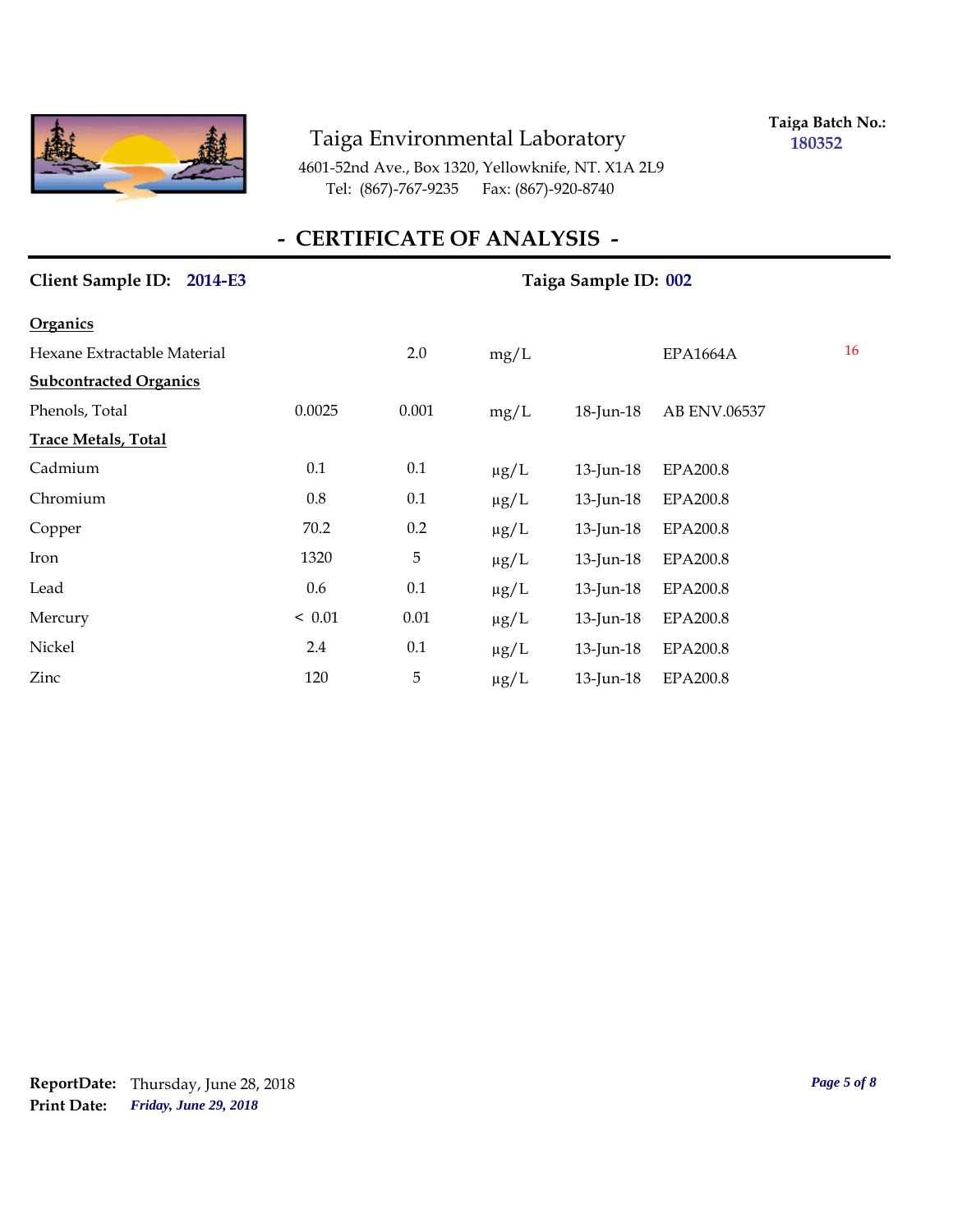

**Taiga Batch No.: 180352**

4601-52nd Ave., Box 1320, Yellowknife, NT. X1A 2L9 Tel: (867)-767-9235 Fax: (867)-920-8740

## **- CERTIFICATE OF ANALYSIS -**

#### **Client Sample ID: 2014-E4 Taiga Sample ID: 003**

**Location: Sampling Date:** 06-Jun-18 **Received Date:** 07-Jun-18 **Client Project:** W2014L3-0002 **Sample Type:** Sewage **Sampling Time:** 14:00

*Report Status:* **Final**

| <b>Test Parameter</b>         | Result         | Detection<br>Limit | Units      | Analysis<br>Date | Analytical<br>Method* | Qualifer |
|-------------------------------|----------------|--------------------|------------|------------------|-----------------------|----------|
| <b>Inorganics - Nutrients</b> |                |                    |            |                  |                       |          |
| Ammonia as Nitrogen           | 5.59           | 0.005              | mg/L       | 12-Jun-18        | SM4500-NH3:G          |          |
| Biochemical Oxygen Demand     | 25             | $\overline{2}$     | mg/L       | 08-Jun-18        | SM5210:B              |          |
| <b>CBOD</b>                   | 23             | $\overline{2}$     | mg/L       | 08-Jun-18        | SM5210:B              |          |
| Phosphorous, Total            | 1.82           | 0.002              | mg/L       | 08-Jun-18        | SM4500-P:D            |          |
| <b>Inorganics - Physicals</b> |                |                    |            |                  |                       |          |
| Conductivity, Specific (@25C) | 521            | $0.4\,$            | $\mu$ S/cm | 07-Jun-18        | SM2510:B              |          |
| pН                            | 7.53           |                    | pH units   | 07-Jun-18        | SM4500-H:B            |          |
| Solids, Total Suspended       | 222            | $\mathfrak{Z}$     | mg/L       | 08-Jun-18        | SM2540:D              |          |
| <b>Major Ions</b>             |                |                    |            |                  |                       |          |
| Calcium                       | 39.0           | 0.1                | mg/L       | 09-Jun-18        | SM4110:B              |          |
| Magnesium                     | 18.5           | 0.1                | mg/L       | 09-Jun-18        | SM4110:B              |          |
| Potassium                     | 8.8            | 0.1                | mg/L       | 09-Jun-18        | SM4110:B              |          |
| Sodium                        | 27.2           | 0.1                | mg/L       | 09-Jun-18        | SM4110:B              |          |
| Sulphate                      | 50             | $\mathbf{1}$       | mg/L       | 09-Jun-18        | SM4110:B              |          |
| Microbiology                  |                |                    |            |                  |                       |          |
| Coliforms, Fecal              | $\overline{2}$ | $\mathbf{1}$       | CFU/100mL  | 07-Jun-18        | SM9222:D              |          |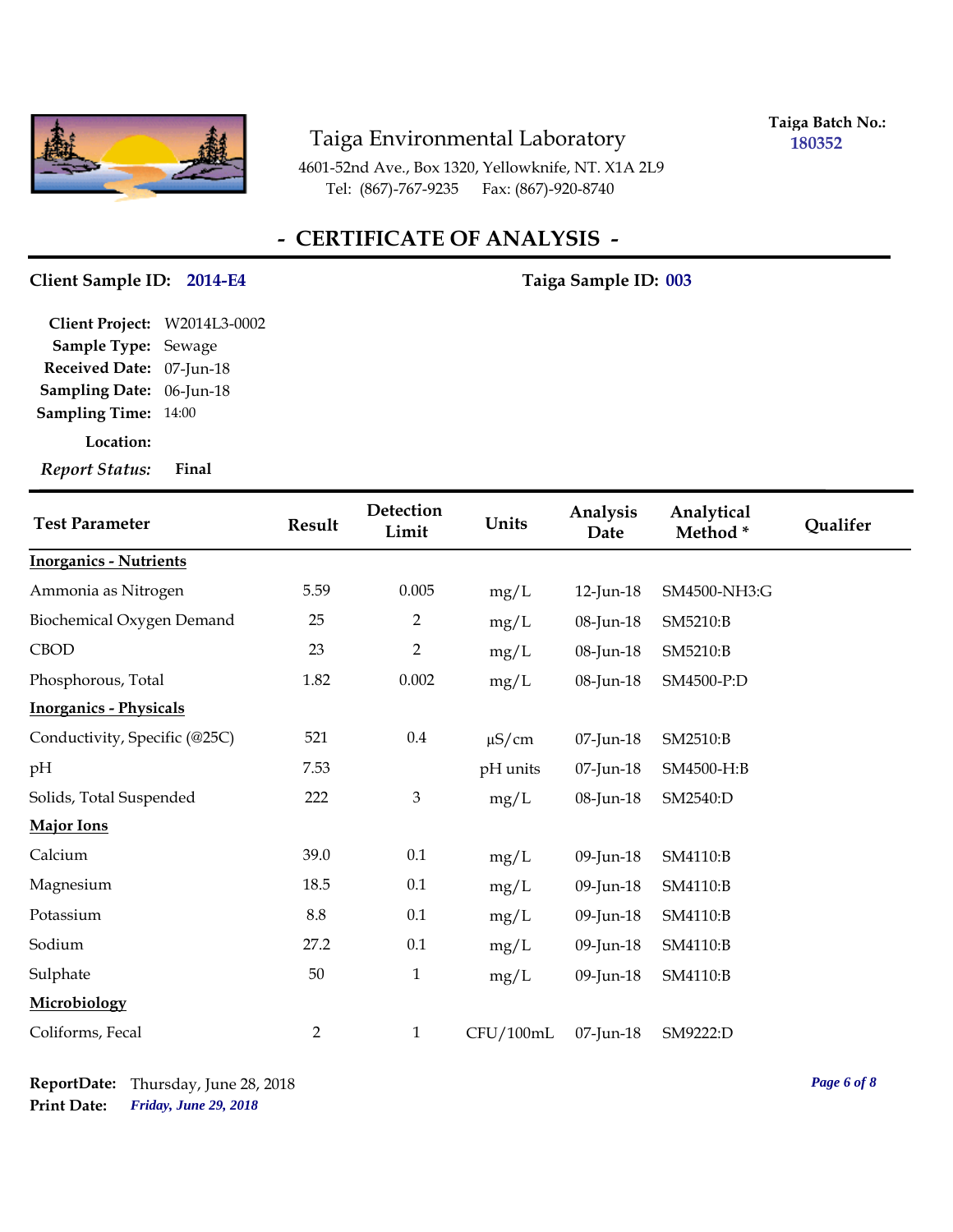

**Taiga Batch No.: 180352**

4601-52nd Ave., Box 1320, Yellowknife, NT. X1A 2L9 Tel: (867)-767-9235 Fax: (867)-920-8740

## **- CERTIFICATE OF ANALYSIS -**

| Client Sample ID: 2014-E4     |        | Taiga Sample ID: 003 |           |              |                 |    |  |
|-------------------------------|--------|----------------------|-----------|--------------|-----------------|----|--|
| <b>Organics</b>               |        |                      |           |              |                 |    |  |
| Hexane Extractable Material   |        | 2.0                  | mg/L      |              | <b>EPA1664A</b> | 16 |  |
| <b>Subcontracted Organics</b> |        |                      |           |              |                 |    |  |
| Phenols, Total                | 0.0012 | 0.001                | mg/L      | 18-Jun-18    | AB ENV.06537    |    |  |
| <b>Trace Metals, Total</b>    |        |                      |           |              |                 |    |  |
| Cadmium                       | < 0.1  | 0.1                  | $\mu g/L$ | 13-Jun-18    | <b>EPA200.8</b> |    |  |
| Chromium                      | 0.4    | 0.1                  | $\mu g/L$ | 13-Jun-18    | <b>EPA200.8</b> |    |  |
| Copper                        | 3.8    | 0.2                  | $\mu g/L$ | 13-Jun-18    | <b>EPA200.8</b> |    |  |
| Iron                          | 842    | $\mathbf 5$          | $\mu g/L$ | $13$ -Jun-18 | <b>EPA200.8</b> |    |  |
| Lead                          | 0.2    | 0.1                  | $\mu g/L$ | 13-Jun-18    | <b>EPA200.8</b> |    |  |
| Mercury                       | < 0.01 | 0.01                 | $\mu g/L$ | 13-Jun-18    | <b>EPA200.8</b> |    |  |
| Nickel                        | 1.4    | 0.1                  | $\mu g/L$ | 13-Jun-18    | <b>EPA200.8</b> |    |  |
| Zinc                          | 7.0    | $\overline{5}$       | $\mu$ g/L | $13$ -Jun-18 | <b>EPA200.8</b> |    |  |